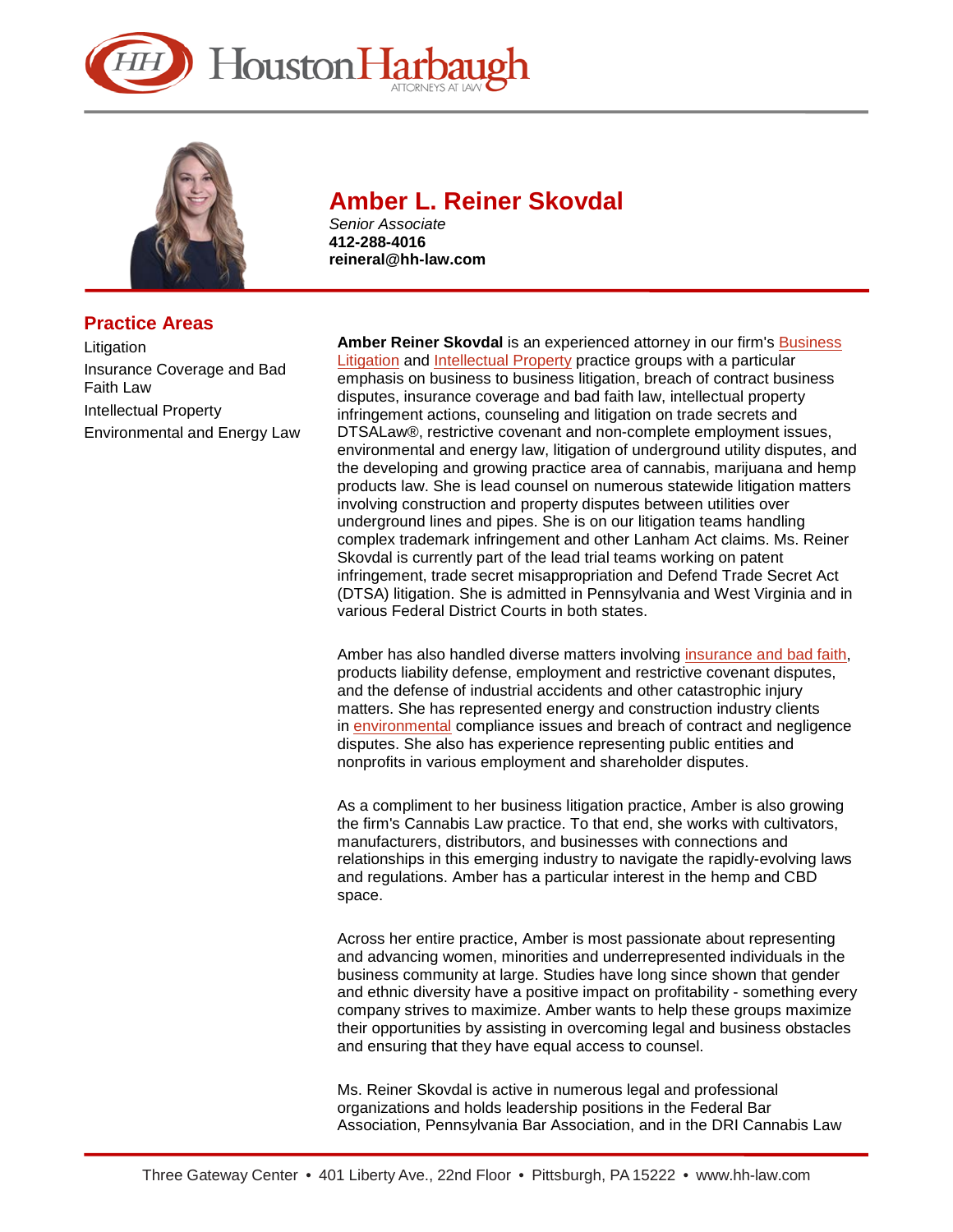

Committee where she is actively planning and participating in legal education and CLE programs. Amber has been voted by her peers to be a Pennsylvania Super Lawyers Rising Star in Business Litigation. She is very active in Women Lawyers Networking groups and in community initiatives. She can be found on Twitter @AmberRSkovdal and on LinkedIn.

## **Bar Admissions**

- Commonwealth of Pennsylvania
- State of West Virginia
- U.S. District Court for the Western District of Pennsylvania
- U.S. District Court for the Northern District of West Virginia
- U.S. District Court for the Southern District of West Virginia
- U.S. District Court for the Eastern District of Pennsylvania

## **Education**

- Duquesne University School of Law, J.D. *Louis L. Manderino Honor Society for Distinguished Achievements in Moot Court*
- University of Pittsburgh *Cum Laude*

#### **Awards/Recognition**

• Pennsylvania Super Lawyers, Rising Stars 2017, 2018

# **Professional Affiliations**

- **Third Vice President, Western District of PA** Federal Bar Association
- **Zone 12 (Allegheny County) Delegate for the House of Delegates** Pennsylvania Bar Association
- **Active Member Women's Law Division and Serves on the Medical Marijuana and Hemp Committee** Allegheny County Bar **Association**
- **Vice Chair, Philanthropic Activities Subcommittee of the Young Lawyers Comittee** Defense Research Institute
- **Active Member Commercial Litigation, Product Liability, Young Lawyers Committees, and Cannabis Committee- Cannabis 2020 Seminar Planning Committee** Defense Research Institute
- **Active Member Bar Leadership Initiative class of 17-18, serves on the Marijuana and Hemp Committee and Federal Practice Committee** Pennsylvania Bar Association

#### **Community Involvement**

• Volunteer Attorney, Neighborhood Legal Services.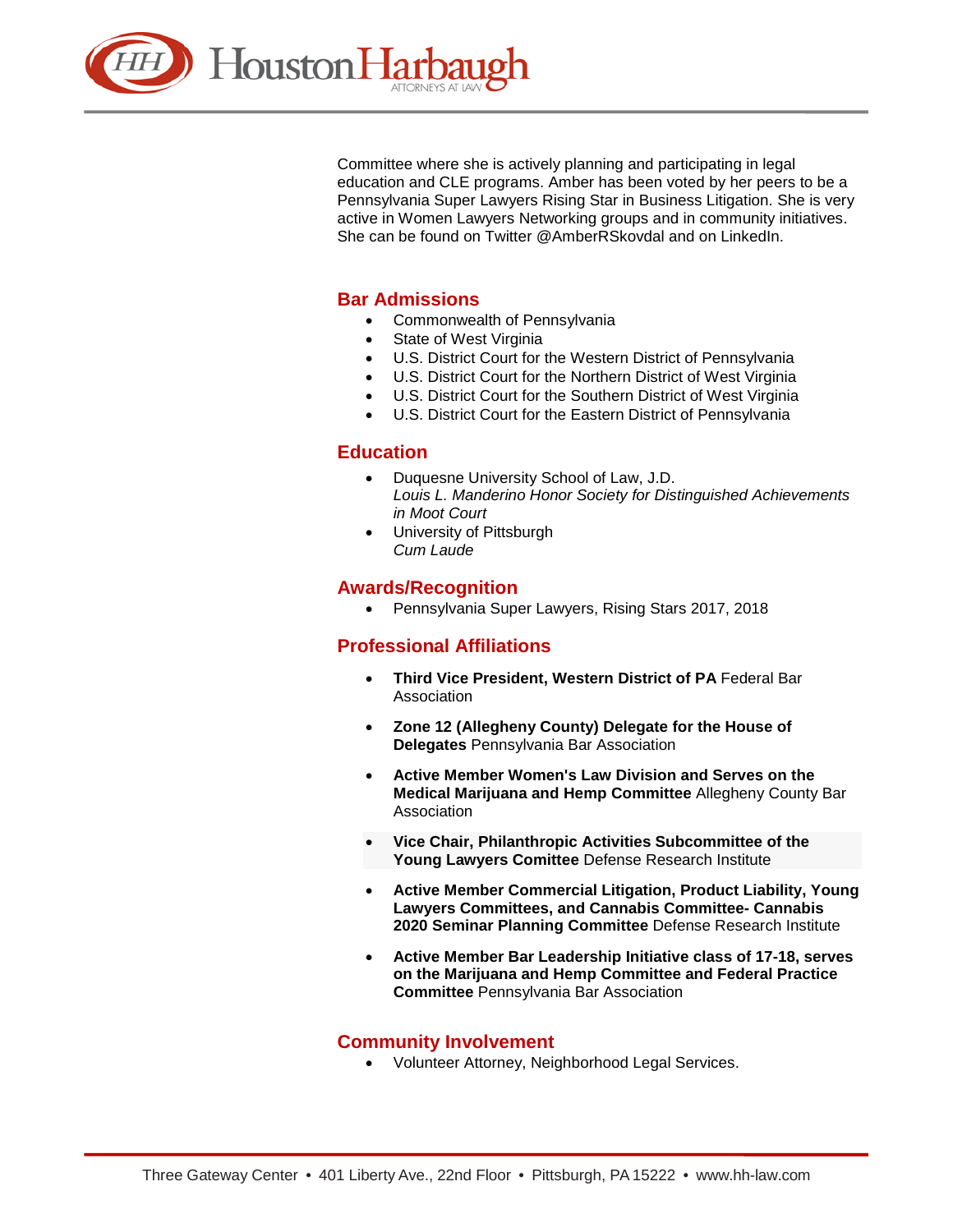

# **Representative Cases**

## **Intellectual property litigation**

- Patent Infringement
- Served as lead and local counsel in patent infringement matters involving industrial equipment, medical devices, and software components.
- Trade secrets
- Represented insurance brokerage firms in cases involving former employee's theft of confidential, trade secreted information to assist new employer to unfairly compete with former employer.
- Represent employers in enforcement of non-solicitation and non-competition agreements.
- Trademark Infringement and dilution
- Represent clients in the protection of registered marks and defense in cases of accused infringement.
	- Represented employment agency against individual for trademark infringement and Lanham Act violations following improper use of company logo.

## **Commercial contracts & business torts (negligence, breach of fiduciary duty, fraudulent misrepresentation, restraint of trade, etc.)**

- Represented inventor/owner of portable alarm system in breach of contract action with manufacturer of component parts.
- Represents nationwide utility locating company in matters involving the location of underground public utilities.
- Represented various manufacturers and retailers in cases involving accusations of defective products including chairs, sports equipment, industrial and construction equipment.
- Represented Canadian steel and scrap metal contractor in breach of contract action with a buyer/vendor.
- Defended minority-owned gas station retailer in dispute regarding software licensing agreement.
- Represented minority-owned business to negotiate sales representation agreement in power transformer industry
- Defended out of state county in action filed in the U.S. District Court for the Western District of Pennsylvania in action alleging violation of the Civil Rights Act of 1871, 42 U.S.C. § 1983, related to termination of government employee.